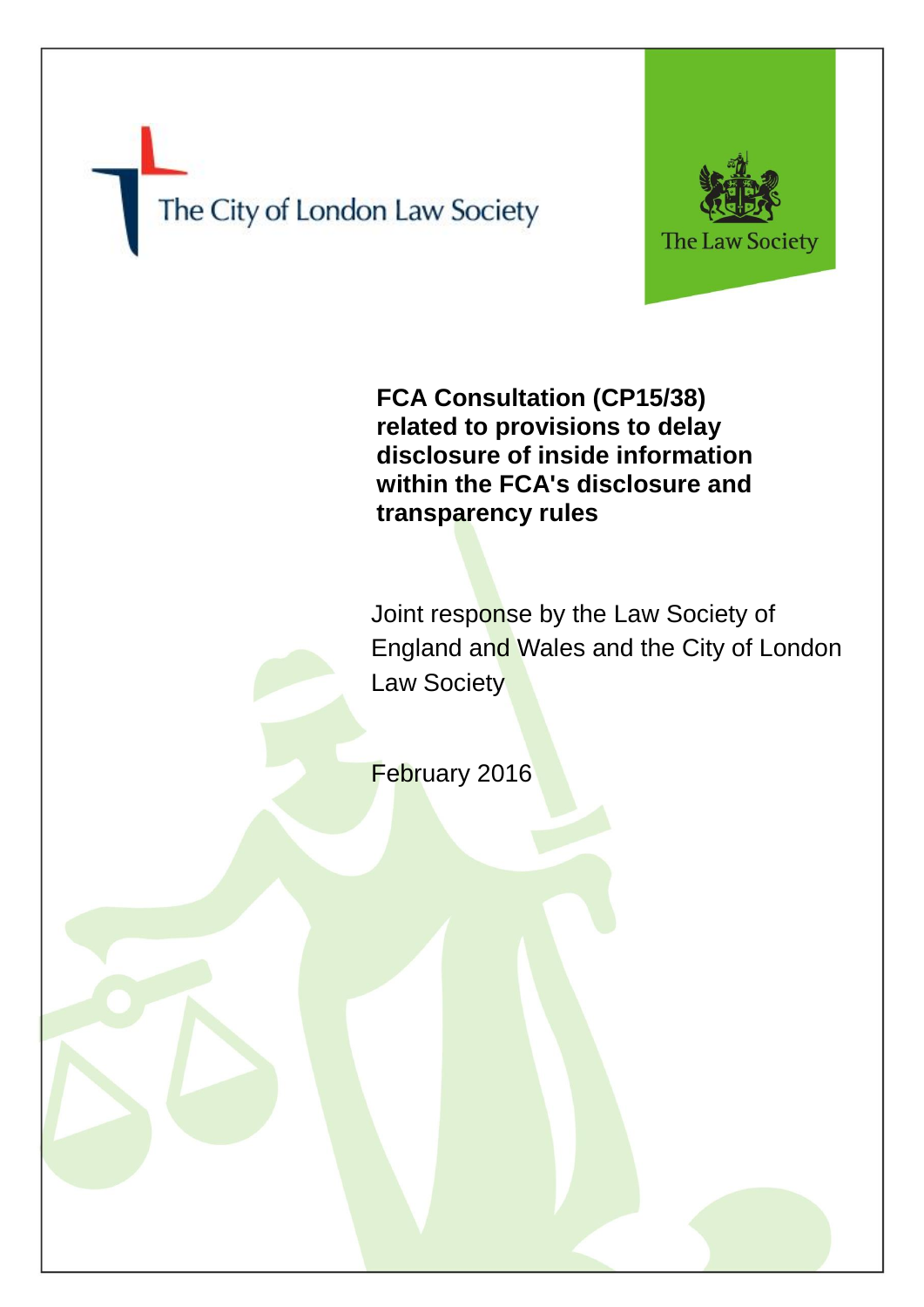## **Preface**

- 1 The comments set out in this paper have been prepared jointly by the Listing Rules Joint Working Party of the Company Law Committees of the Law Society of England and Wales ("the Society") and the City of London Law Society ("CLLS").
- 2 The Society is the professional body for solicitors in England and Wales, representing over 160,000 registered legal practitioners. It represents the profession to Parliament, Government and regulatory bodies in both the domestic and European arena and has a public interest in the reform of the law.
- 3 The CLLS represents approximately 15,000 City lawyers through individual and corporate membership, including some of the largest international law firms in the world. These law firms advise a variety of clients from multinational companies and financial institutions to Government departments, often in relation to complex, multijurisdictional legal issues. The CLLS responds to a variety of consultations on issues of importance to its members through its 19 specialist committees.
- 4 The Listing Rules Joint Working Party is made up of senior and specialist corporate lawyers from both the Law Society and the CLLS who have a particular focus on the UK listing regime.
- 5 **Do you agree that making the proposed change to Disclosure \* Transparency Rule (DTR) 2.5.5G, without issuing further guidance relating to 'legitimate interest' supports a properly functioning disclosure regime?**
- 6 No. While we support the proposed amendment to DTR 2.5.5G, we believe it is essential for further guidance to be issued. This is particularly so for the UK, given the recent decision in the Hannam case and the comments by the Tribunal in that case which appear to cast doubt on the circumstances in which issuers are treated as having delayed disclosure and on the circumstances in which there is an entitlement to delay. The new requirements in the Market Abuse Regulation with which issuers will have to comply when they delay disclosure mean that it is even more important that there is clarity on this point. We appreciate that the European Securities and Markets Authority (ESMA) is currently consulting on guidelines in relation to the question of legitimate interests and we are proposing to provide a response to their consultation paper in which we will amongst other things seek clarity on these points, given their importance for the proper functioning of the UK market. Clearly, without guidance, issuers subject to the UK regime will not know to what extent the removal of the proposed words in DTR 2.5.5G gives them any greater latitude than they have currently.
- 7 We should be happy to discuss the above comments with you and we shall provide you in due course with a copy of our response to the ESMA consultation.

| <b>Officer's Name</b>          | : Renee Turner                   |
|--------------------------------|----------------------------------|
| <b>Officer's Title</b>         | : Policy Advisor                 |
| <b>Officer's Email address</b> | : Renee.Turner@LawSociety.org.uk |